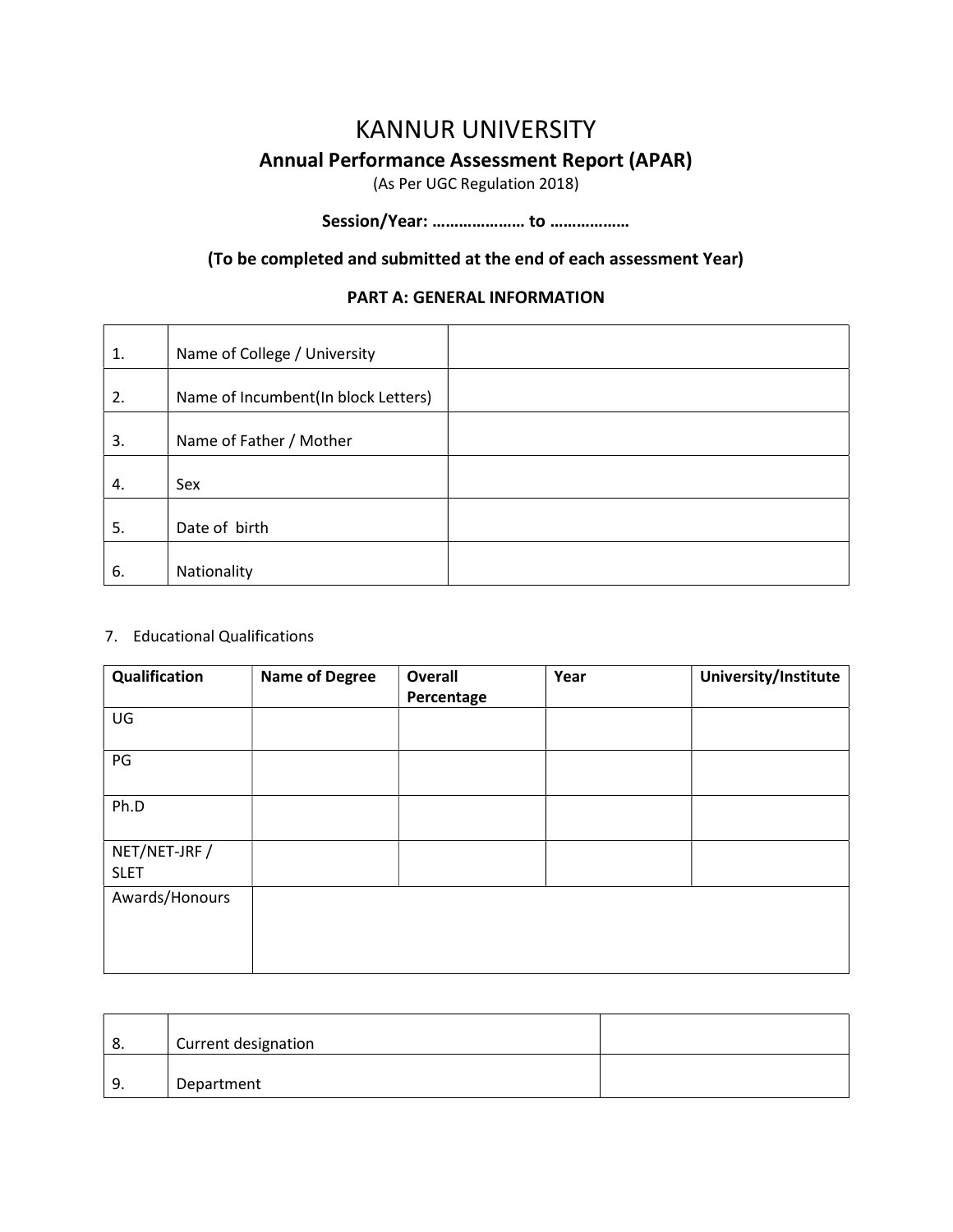| 10. | Date of entry into service                 |  |
|-----|--------------------------------------------|--|
| 11. | Date of last promotion if any              |  |
| 12. | Date of eligibility for promotion          |  |
| 13. | Address for correspondence (with Pin code) |  |
| 14. | Telephone No:                              |  |
| 15. | Email                                      |  |

16. Academic staff College Orientation/Refresher Course /equivalent course attended:

| Name of the Course / Summer<br><b>School</b> | <b>Venue</b> | <b>Duration</b><br>(From -To) | Sponsoring<br>Agency |
|----------------------------------------------|--------------|-------------------------------|----------------------|
|                                              |              |                               |                      |
|                                              |              |                               |                      |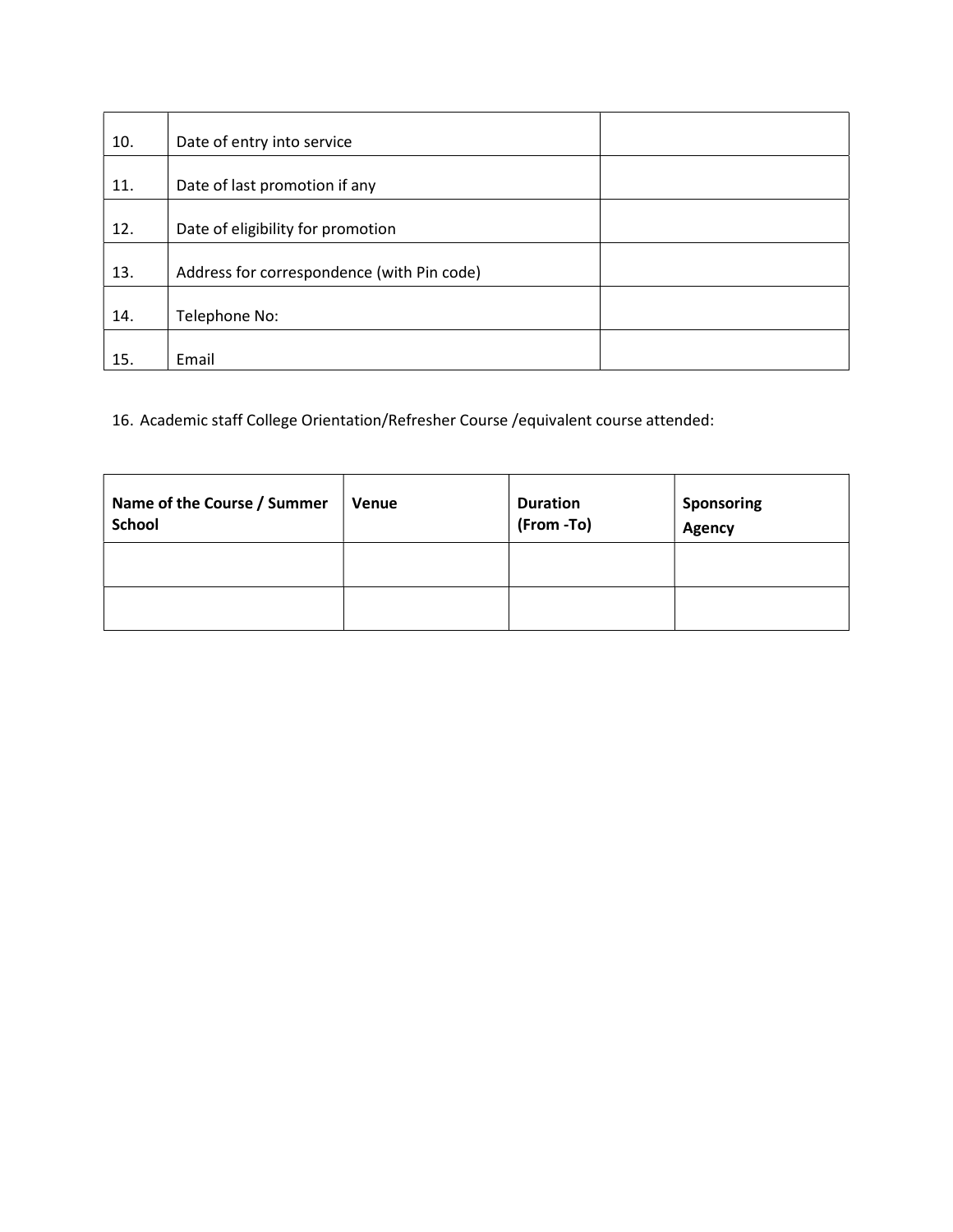#### PART B:

#### Annual Performance Assessment Report (APAR)

(As Per UGC Regulation 2018)

### Session/Year: ………………… to ………………

### (To be completed and submitted at the end of each assessment Year)

#### 1. TEACHING

| SI.<br>No                   | <b>Course/Paper</b>                | Level | Innovative<br>teaching<br>methods if<br>any | No. of hours<br>per week<br>allotted | No. of<br>hours<br>engaged<br>per week | % of Classes/<br>Pract. taken |
|-----------------------------|------------------------------------|-------|---------------------------------------------|--------------------------------------|----------------------------------------|-------------------------------|
| 1.                          |                                    |       |                                             |                                      |                                        |                               |
| 2.                          |                                    |       |                                             |                                      |                                        |                               |
| 3.                          |                                    |       |                                             |                                      |                                        |                               |
| 4.                          |                                    |       |                                             |                                      |                                        |                               |
| 5.                          |                                    |       |                                             |                                      |                                        |                               |
| 6.                          |                                    |       |                                             |                                      |                                        |                               |
| 7.                          |                                    |       |                                             |                                      |                                        |                               |
|                             |                                    |       | <b>TOTAL</b>                                |                                      |                                        |                               |
| 80% and above: "Good"       |                                    |       |                                             |                                      |                                        |                               |
| 70% to 80% : "Satisfactory" |                                    |       |                                             |                                      | Grade                                  |                               |
|                             | Less than 70% : "Not satisfactory" |       |                                             |                                      |                                        |                               |

(Classes taught includes sessions on tutorials, lab and other teaching related activities)

\*Lecture(L), Seminar(S), Tutorial(T), Practical(P), Contact Hours (C)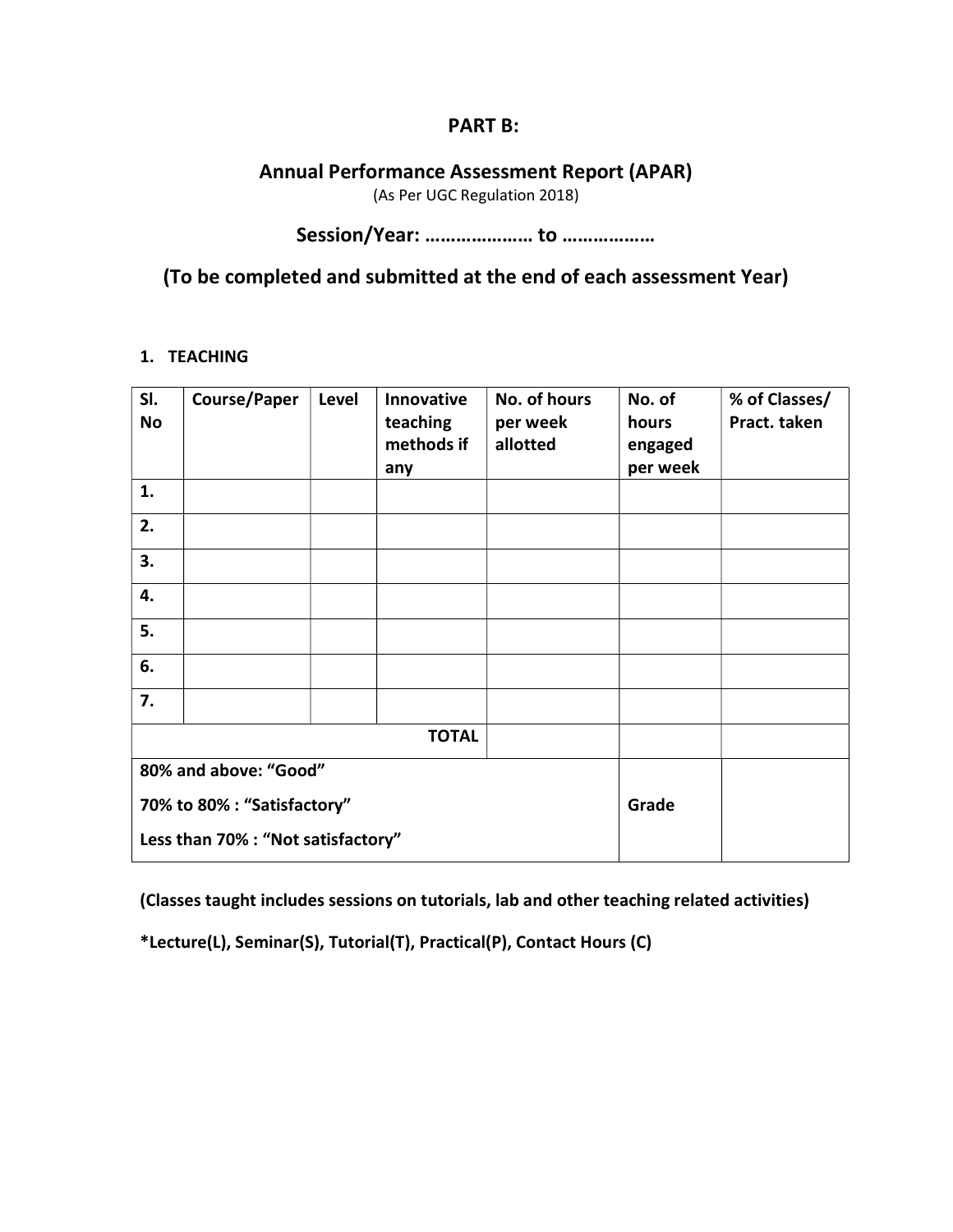### 2. INVOLVEMENT IN THE UNIVERSITY/COLLEGE STUDENTS RELATED ACTIVITIES/ RESEARCH ACTIVITIES:

 (2. a) Administrative responsibilities such as Head, Chairperson/ Dean/ Director/ coordinator, Warden etc.

| SI.No | <b>Type of Responsibility/Duty</b>         | <b>Role Performed</b> |
|-------|--------------------------------------------|-----------------------|
|       |                                            |                       |
|       |                                            |                       |
| 3     |                                            |                       |
|       |                                            |                       |
|       | <b>Total number of activities Involved</b> |                       |

 (2. b) Examination and evaluation duties assigned by the college/university or attending the examination paper evaluation.

| SI.No  | <b>Type of Responsibility/Duty</b>         | <b>Role Performed</b> |
|--------|--------------------------------------------|-----------------------|
|        |                                            |                       |
|        |                                            |                       |
| ∍<br>∍ |                                            |                       |
| Δ      |                                            |                       |
|        | <b>Total number of activities Involved</b> |                       |

(2. c) Student related co-curricular, extension and field-based activities such as student clubs, career counselling, study visits, student seminars and other events, cultural, sports, NCC, NSS and community services.

| SI.No | <b>Type of Responsibility/Duty</b>         | <b>Role Performed</b> |
|-------|--------------------------------------------|-----------------------|
|       |                                            |                       |
|       |                                            |                       |
| 3     |                                            |                       |
| 4     |                                            |                       |
|       | <b>Total number of activities Involved</b> |                       |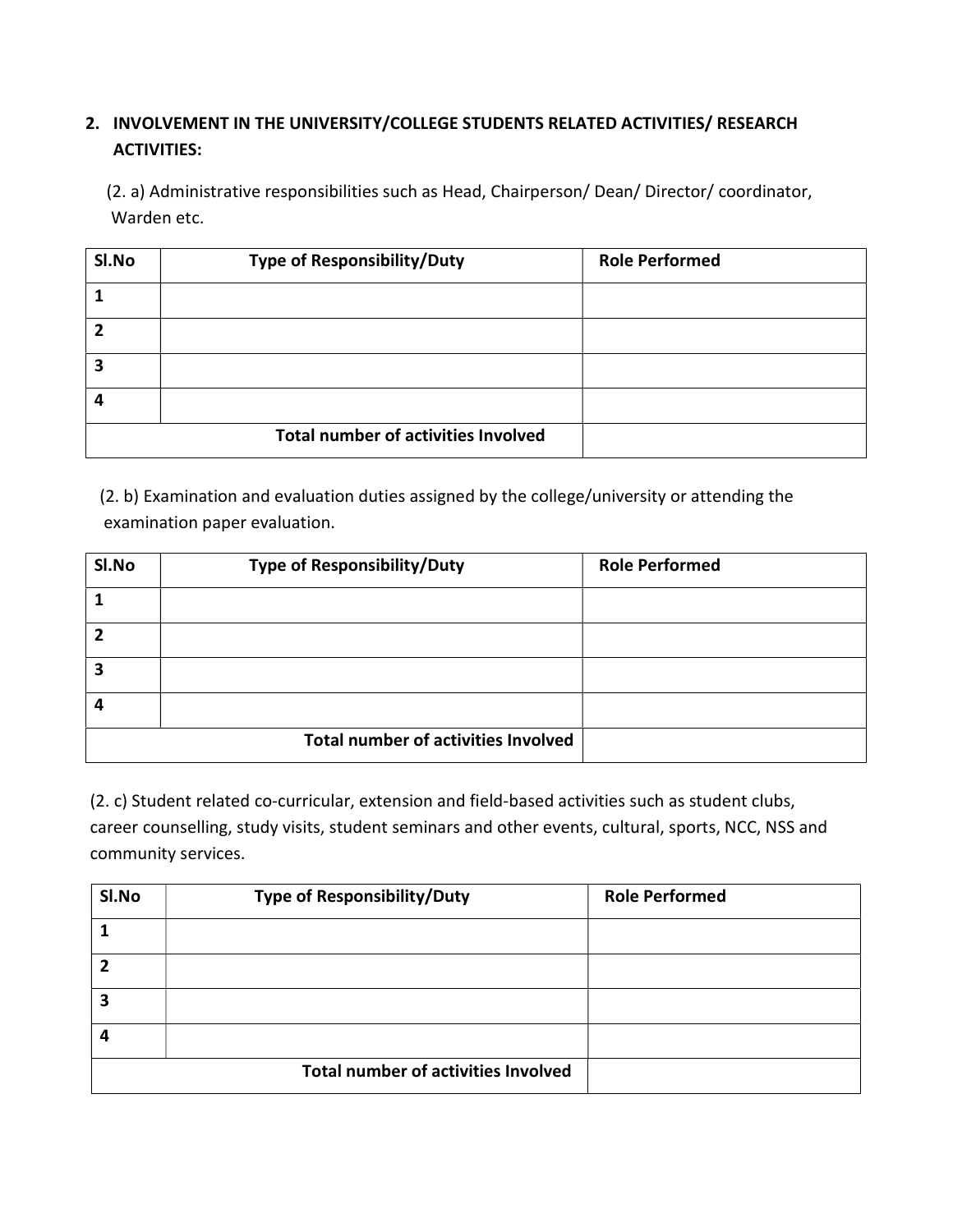(2. d) Organizing seminars/ conferences/ workshops, other college/university activities.

| SI.No                                      | <b>Organized with internal</b><br>funding | <b>Organized with funds</b><br>from external agency | <b>Role Performed</b> |
|--------------------------------------------|-------------------------------------------|-----------------------------------------------------|-----------------------|
| 1                                          |                                           |                                                     |                       |
| $\overline{2}$                             |                                           |                                                     |                       |
| 3                                          |                                           |                                                     |                       |
| 4                                          |                                           |                                                     |                       |
| 5                                          |                                           |                                                     |                       |
| <b>Total number of activities Involved</b> |                                           |                                                     |                       |

(2. e) Evidence of active involvement in guiding Ph.D students.

| SI.No          | <b>Name of Student</b> | Date of Registration and<br><b>Registration No.</b> | <b>Ongoing/Submitted/Awarded</b> |
|----------------|------------------------|-----------------------------------------------------|----------------------------------|
|                |                        |                                                     |                                  |
| $\overline{2}$ |                        |                                                     |                                  |
| 3              |                        |                                                     |                                  |
| 4              |                        |                                                     |                                  |
| 5              |                        |                                                     |                                  |
|                |                        | <b>Total number of students</b>                     |                                  |

(2. f) Major/Minor Research projects sponsored by national or international agencies.

| Sl.No          | Name of project                 | <b>Funding Agency</b> | <b>Amount sanctioned/utilized</b> |
|----------------|---------------------------------|-----------------------|-----------------------------------|
|                |                                 |                       |                                   |
| 1              |                                 |                       |                                   |
| $\overline{2}$ |                                 |                       |                                   |
| 3              |                                 |                       |                                   |
| 4              |                                 |                       |                                   |
| 5              |                                 |                       |                                   |
|                | <b>Total number of projects</b> |                       |                                   |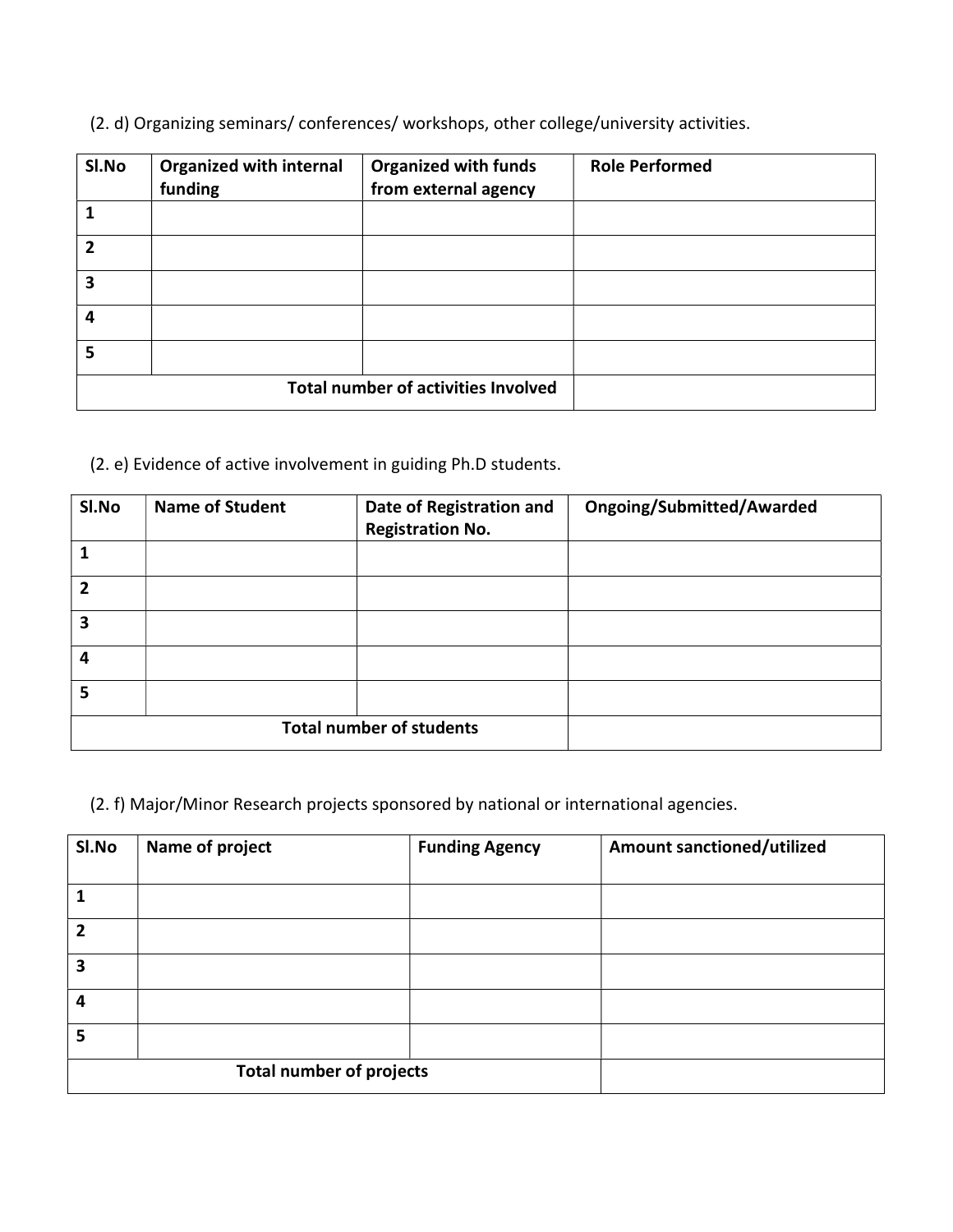### (2. g) Research Publications

(At least one single or joint publication in peer- reviewed or UGC approved (CARE List) Journals

| SI.No                                                                            | <b>Title with</b><br>page Nos. | Journal | <b>ISSN/ISBN</b><br><b>No</b> | Peer<br>reviewed<br>/UGC<br>listed | <b>UGC Care</b><br>List ID No. | No. of Co<br>authors | Whether you<br>are the main<br>author |
|----------------------------------------------------------------------------------|--------------------------------|---------|-------------------------------|------------------------------------|--------------------------------|----------------------|---------------------------------------|
| $\mathbf{1}$                                                                     |                                |         |                               |                                    |                                |                      |                                       |
| $\overline{2}$                                                                   |                                |         |                               |                                    |                                |                      |                                       |
| 3                                                                                |                                |         |                               |                                    |                                |                      |                                       |
| $\overline{\mathbf{4}}$                                                          |                                |         |                               |                                    |                                |                      |                                       |
| 5                                                                                |                                |         |                               |                                    |                                |                      |                                       |
|                                                                                  |                                |         |                               |                                    |                                |                      |                                       |
| Overall Grade for SL.2 (a+b+c+d+e+f+g)                                           |                                |         |                               |                                    |                                |                      |                                       |
| (Good - Involved in at least 3 activities,                                       |                                |         |                               |                                    |                                |                      |                                       |
| Satisfactory $-1-2$ activities                                                   |                                |         |                               |                                    |                                |                      |                                       |
| Not $-$ satisfactory $-$ Not involved/undertaken any of the activities)          |                                |         |                               |                                    |                                |                      |                                       |
| *Number of activities can be within or across the broad categories of activities |                                |         |                               |                                    |                                |                      |                                       |
|                                                                                  |                                |         |                               |                                    |                                |                      |                                       |